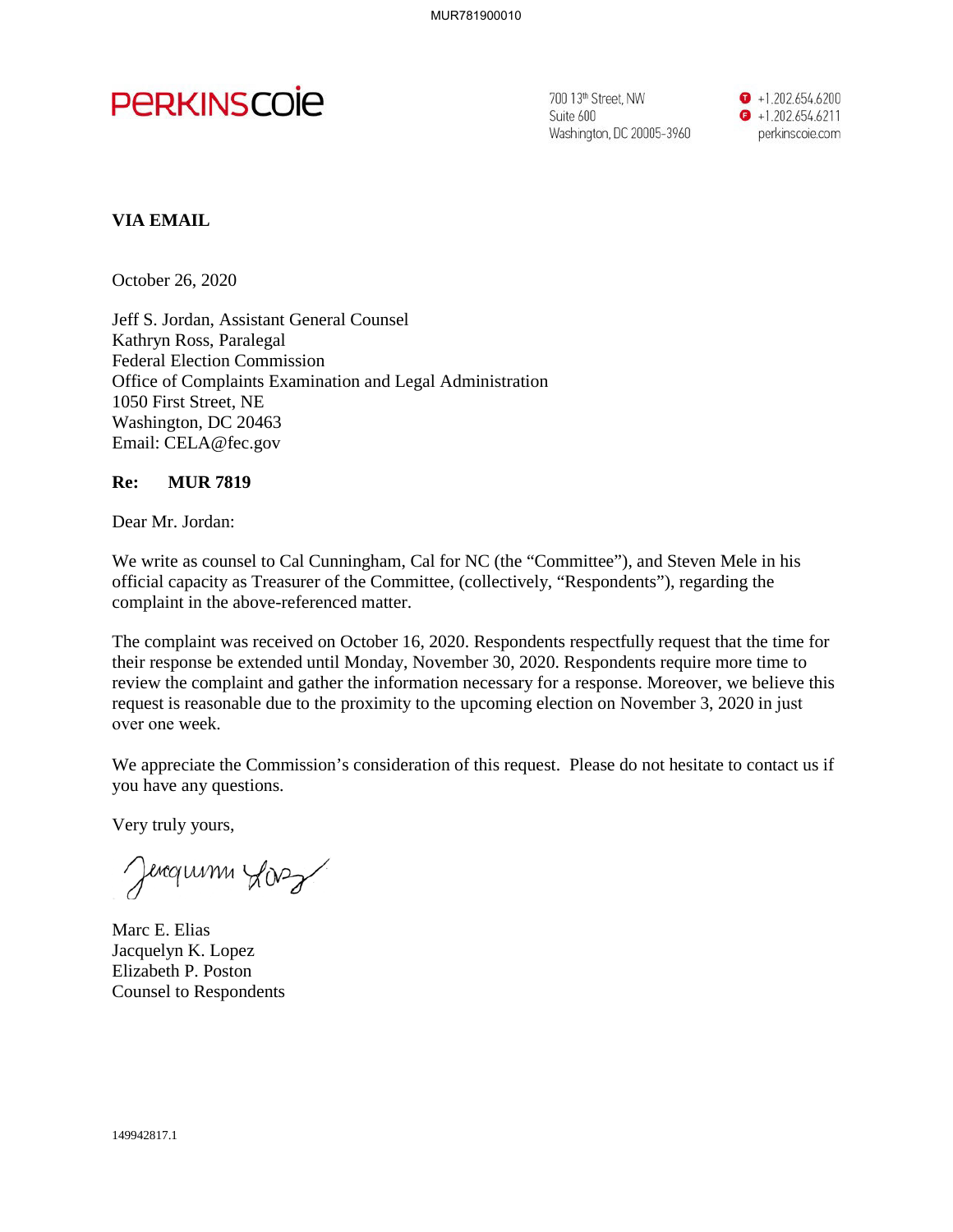MUR781900011



## **FEDERAL ELECTION COMMISSION Washington, DC 20463**

|                         | <b>Statement of Designation of Counsel</b><br>Provide one form for each Respondent/Witness<br>Note: You May E-Mail Form to: CELA@fec.gov                                                                                   |              |
|-------------------------|----------------------------------------------------------------------------------------------------------------------------------------------------------------------------------------------------------------------------|--------------|
| <b>CASE: MUR 7819</b>   |                                                                                                                                                                                                                            |              |
|                         | Name of Counsel: Marc E. Elias, Jacquelyn K. Lopez, and Elizabeth P. Poston                                                                                                                                                |              |
| Firm:                   | Perkins Coie LLP                                                                                                                                                                                                           |              |
|                         | Address: 700 13th Street NW, Suite 600                                                                                                                                                                                     |              |
|                         | Washington, DC 20005                                                                                                                                                                                                       |              |
|                         | Telephone: (202) 654-1714 Fax: (202)                                                                                                                                                                                       |              |
|                         | The above named individual and/or firm is hereby designated as my counsel and is<br>authorized to receive any notifications and other communications from the Commission<br>and to act on my behalf before the Commission. |              |
| 10/26/20                |                                                                                                                                                                                                                            |              |
| Date                    |                                                                                                                                                                                                                            | <b>Title</b> |
| <b>RESPONDENT:</b>      | Cal Cunningham                                                                                                                                                                                                             |              |
|                         | (Committee Name/Company Name/Individual Named In Notification Letter)                                                                                                                                                      |              |
| <b>MAILING ADDRESS:</b> | PO Box 309                                                                                                                                                                                                                 |              |
|                         | Raleigh, NC 27602                                                                                                                                                                                                          |              |
| Telephone: (H):         | $(W)$ :                                                                                                                                                                                                                    |              |

**This form relates to a Federal Election Commission matter that is subject to the confidentiality provisions of 52 U.S.C. § 30109(a)(12)(A). This section prohibits making public any notification or**  investigation conducted by the Federal Election Commission without the express written consent of **the person receiving the notification or the person with respect to whom the investigation is made.**